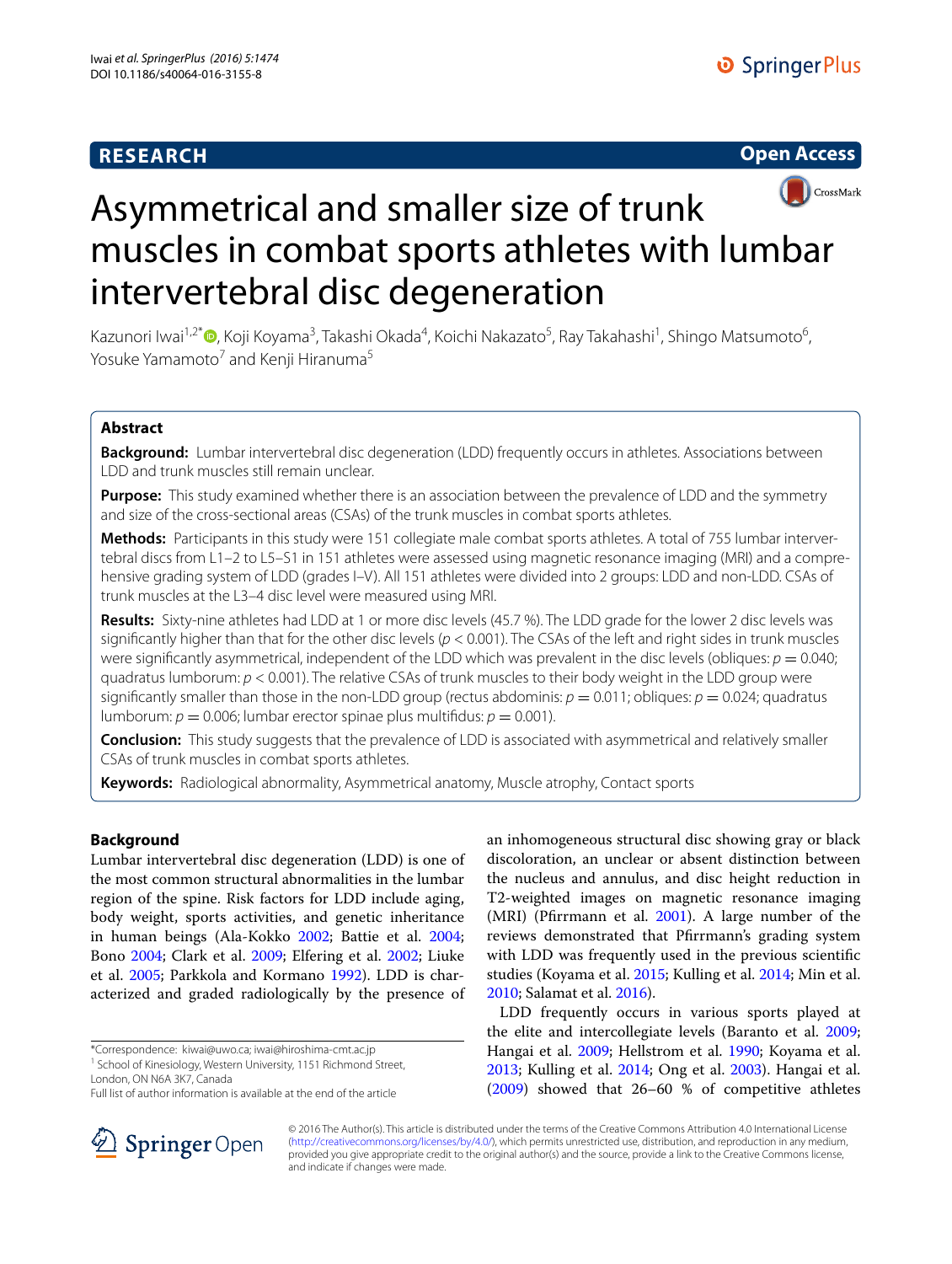playing 6 different types of sports had LDD in at least 1 lumbar disc level between L1–2 and L5–S1. Moreover, a high incidence and prevalence of LDD (56-100 %) was found in sports with high demands on the spine, such as combat sports (wrestling and judo) and weight lifting (Baranto et al. [2009;](#page-6-1) Hellstrom et al. [1990;](#page-7-12) Okada et al. [2007](#page-7-15)).

Trunk muscles have variable sizes, shapes, and principally function to stabilize, flex, extend, and rotate the lumbar spine (Iwai et al. [2008;](#page-7-16) Ranson et al. [2008](#page-7-17)). Trunk muscles are roughly comprised of the following 5 types: rectus abdominis, obliques, psoas, quadratus lumborum, and lumbar erector spinae plus multifidus (Iwai et al. [2008;](#page-7-16) Kubo et al. [2007](#page-7-18)). Several papers reported that cross-sectional areas (CSAs) of the trunk muscles have been associated with low back pain (LBP, Demoulin et al. [2007;](#page-7-19) Keller et al. [2004\)](#page-7-20). CSAs of the trunk muscles in individuals with LBP show 2 types of morphological changes: differences in the asymmetry of left and right sided trunk muscles and decreases in their size.

Previous studies have described that individuals with acute and chronic LBP have significantly smaller CSAs of trunk muscles than those without (Clark et al. [2009](#page-7-2); Danneels et al. [2000;](#page-7-21) Demoulin et al. [2007](#page-7-19)). Danneels et al. ([2000\)](#page-7-21) found that CSAs of paravertebral muscles, including multifidus, in patients with chronic LBP were smaller than those in healthy volunteers. The asymmetrical CSAs of trunk muscles have also been associated with the prevalence of LBP. Barker et al. ([2004](#page-7-22)) demonstrated a significant asymmetry of the psoas and multifidus muscles between the left and right sides in patients with unilateral LBP. Clark et al. [\(2009\)](#page-7-2) reported that quadratus lumborum showed a significantly greater asymmetry between the right and left sides in an acute LBP group compared to that in a control group.

Asymmetrical CSAs of the trunk muscles, particularly the lumbar multifidus muscle, have been reportedly associated not only with acute and chronic LBP, but also with some intervertebral disc and nerve lesions (e.g. lumbosacral radiculopathy, Altinkaya and Cekinmez [2016](#page-6-2); Hodges et al. [2006;](#page-7-23) Hyun et al. [2007;](#page-7-24) Kulig et al. [2009](#page-7-25)). Asymmetry and decreased size of the multifidus muscle have been found to be adjacent to the disc in patients who had unilateral lumbosacral radiculopathy with a herniated intervertebral disc and were scheduled for singlelevel lumbar microdiscectomy (Hyun et al. [2007;](#page-7-24) Kulig et al. [2009](#page-7-25)). In addition, the multifidus muscle rapidly decreased in size after the occurrence of lumbar intervertebral disc lesions in an animal study (Hodges et al. [2006](#page-7-23)). These studies were mainly conducted to assess CSAs of psoas, lumbar erector spinae and multifidus muscle. However, little is known about the overall association between LDD and CSAs of the other trunk muscles.

The purpose of this study was to investigate the association between the symmetry and size of the trunk muscle CSAs and the prevalence of LDD in combat sports athletes. We hypothesized that there are significant associations between the asymmetry for the left and right sides of the trunk muscles and the prevalence of LDD. It was also hypothesized that the relative size of trunk muscles to their body weight in combat sports athletes with LDD are significantly different than those without LDD group. This association could appear more evident among those combat sports athletes who incur greater loads on the lumbar region (Iwai et al. [2004](#page-7-26); Okada et al. [2007](#page-7-15)).

## **Methods**

## **Experimental design**

To confirm our hypotheses, CSAs of the trunk muscles and physical characteristics were measured by using various devices. Also, LDD was assessed in the way hereinafter prescribed. We compared the asymmetry between left and right sides and size of trunk muscles in collegiate male combat sports athletes with and without LDD.

#### **Participants**

A group of 151 collegiate male combat sports athletes, including 50 wrestlers and 101 judokas, participated in this study. The combat sports athletes were selected from the trained athletes attending the Nippon Sport Science University in Japan. All of the participants were Japanese collegiate high-level athletes who volunteered for the study. All athletes regularly spent approximately 4 h per day (2 times a day, 6 days a week) practicing their combat sports. The purpose of this study and protocol were explained to all athletes and their coaches, and signed informed consent was obtained prior to their participation. The study was approved by the Ethical Committee of the university.

### **Physical characteristics**

Anthropometric data of the athletes were recorded (height to the nearest 0.1 cm and body weight to the nearest 0.1 kg). Body mass index (BMI) was calculated as body weight in kilograms divided by height in square meters  $(kg/m<sup>2</sup>)$ . Moreover, the age and combat sports experience of each athlete were investigated.

## **Assessment of LDD**

The athletes lay on a bed in the MR imaging unit in a comfortable and relaxed supine position. MR imaging was performed with a 0.3-T MR using surface coils in the supine position (AIRIS II, Hitachi, Tokyo, Japan). T2-weighted fast spin-echo imaging was used to obtain sagittal images of the lumbar spine and intervertebral discs (repetition time, 3000 ms; echo time, 112 ms;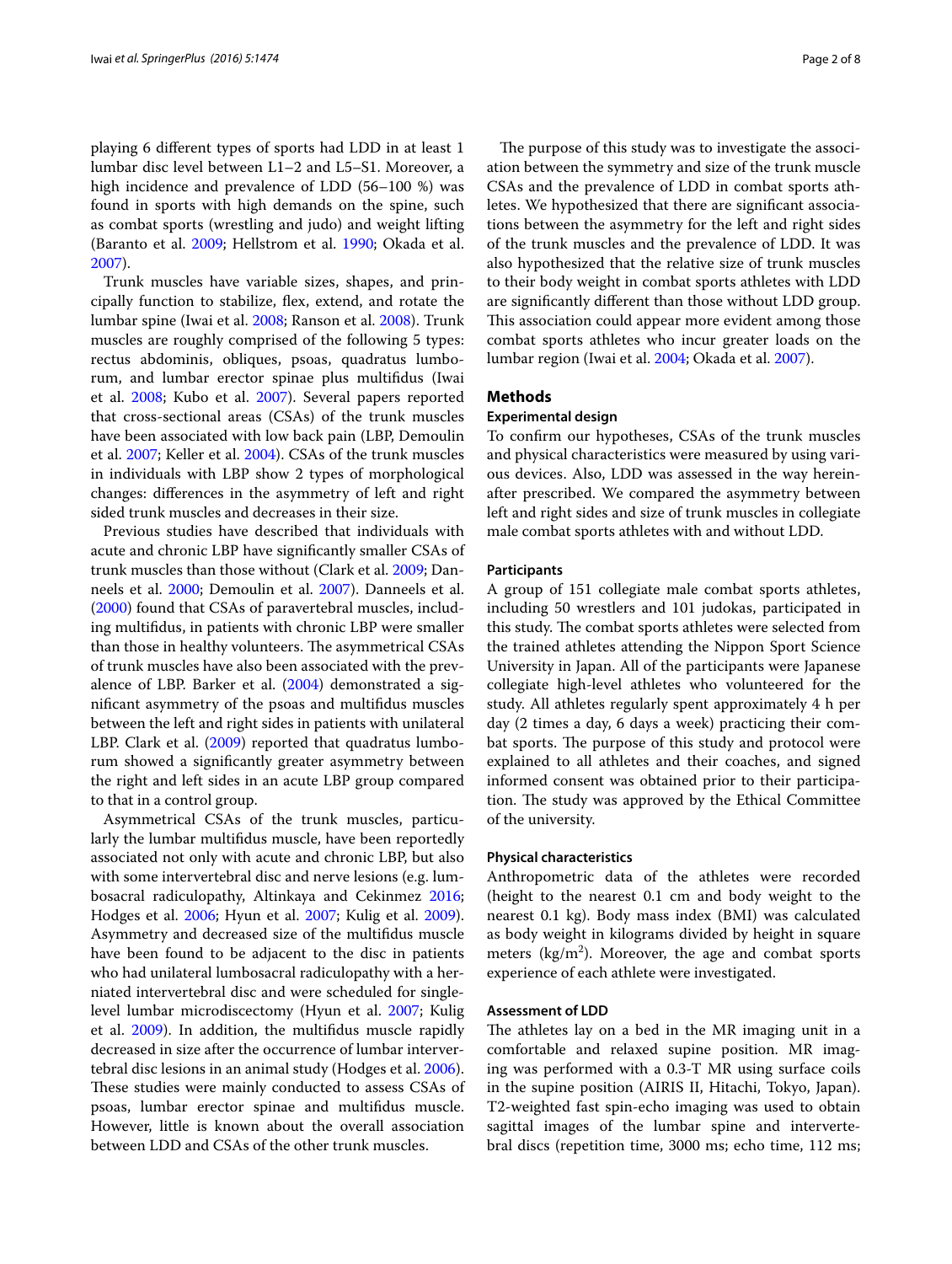matrix,  $256 \times 265$ ; field of view, 320 mm; slice thickness, 10 mm).

All MR images, taken at 5 lumbar intervertebral disc levels from the first lumbar (L1) vertebra to the first sacral vertebra (S1), were independently evaluated by 2 experienced orthopedic specialists in a random order using a grading system for LDD assessment. Using a comprehensive grading system for LDD, discs were classified into 5 grades, as described by Pfirrmann et al. ([2001\)](#page-7-6). This system uses characteristics of disc structure, distinction between the nucleus and annulus, MRI signal intensity, and intervertebral disc height for grading. This comprehensive grading system for LDD has been accepted as a standard (Pfirrmann et al. [2001\)](#page-7-6) and reliable evaluation tool for assessment of MRI disc morphology (Hangai et al. [2009](#page-7-11); Koyama et al. [2015;](#page-7-7) Kulling et al. [2014;](#page-7-8) Min et al. [2010](#page-7-9); Salamat et al. [2016](#page-7-10)). The assessment was blinded so as not to disclose any knowledge about the athlete's conditions. When the 2 experienced orthopedic specialists had differing opinions on disc grades, the disagreements were debated and discussed until a resolution was reached.

The 151 participating athletes were divided into 2 groups: LDD and non-LDD. The LDD group included participants with at least 1 abnormal disc from L1–2 to L5–S1 of grade III, IV, or V. The non-LDD group included subjects with 5 normal discs of grade I or II.

## **CSAs of trunk muscles**

Transverse MR spin-echo T1-weighted images were obtained at the L3–4 level parallel to the lumbar disc space in order to minimize inter-participant differences in anatomical curvature of the lumbar spine (Fig. [1](#page-2-0)a, repetition time, 760 ms; echo time, 20 ms; matrix,  $256 \times 265$ ; field of view, 320 mm; slice thickness, 5.0 mm). The image was traced onto paper and the traced image was then transferred to a computer in order to measure CSAs (Shown in Fig. [1b](#page-2-0)). CSAs were calculated using image analysis software (Scion Image Beta 4.02, Scion Corp., Frederick, MD, USA), and grouped into 5 large areas because the individual muscles had poorly defined borders. Each of the 5 areas was represented by the sum of the CSA on the left and right sides of the transverse image (rectus abdominis, obliques, psoas, quadratus lumborum, and lumbar erector spinae plus multifidus). The 5 areas were summed to obtain the total area. Three of the CSAs included multiple muscles: obliques, psoas, and lumbar erector spinae). Oblique muscles comprise the internal and external obliques and transversus abdominis. Psoas muscles comprise the psoas major and minor muscles. The lumbar erector spinae comprises the iliocostalis, longissimus, and spinalis. All CSAs were also normalized by dividing the values by the athlete's body weight. This method was used in the previous study (Peltonen et al. [1998](#page-7-27)), in order to indirectly eliminate differences in their lean body mass.

## **Data analysis**

All statistical analyses were evaluated using PASW Statistics 18 software (SPSS Japan Inc., Tokyo, Japan) and R (version 3.3.0) for Windows. The grade of LDD at each disc level was analyzed using the Friedman test, followed by the Wilcoxon signed rank-sum test for multiple comparisons. Means, standard deviations (SD), and 2-sided 95 % confidence intervals (95 % CI) were calculated, and the data were expressed as the mean  $\pm$  SD (95 % CI). The physical characteristics and CSAs of the athletes were compared between the LDD and non-LDD groups using

<span id="page-2-0"></span>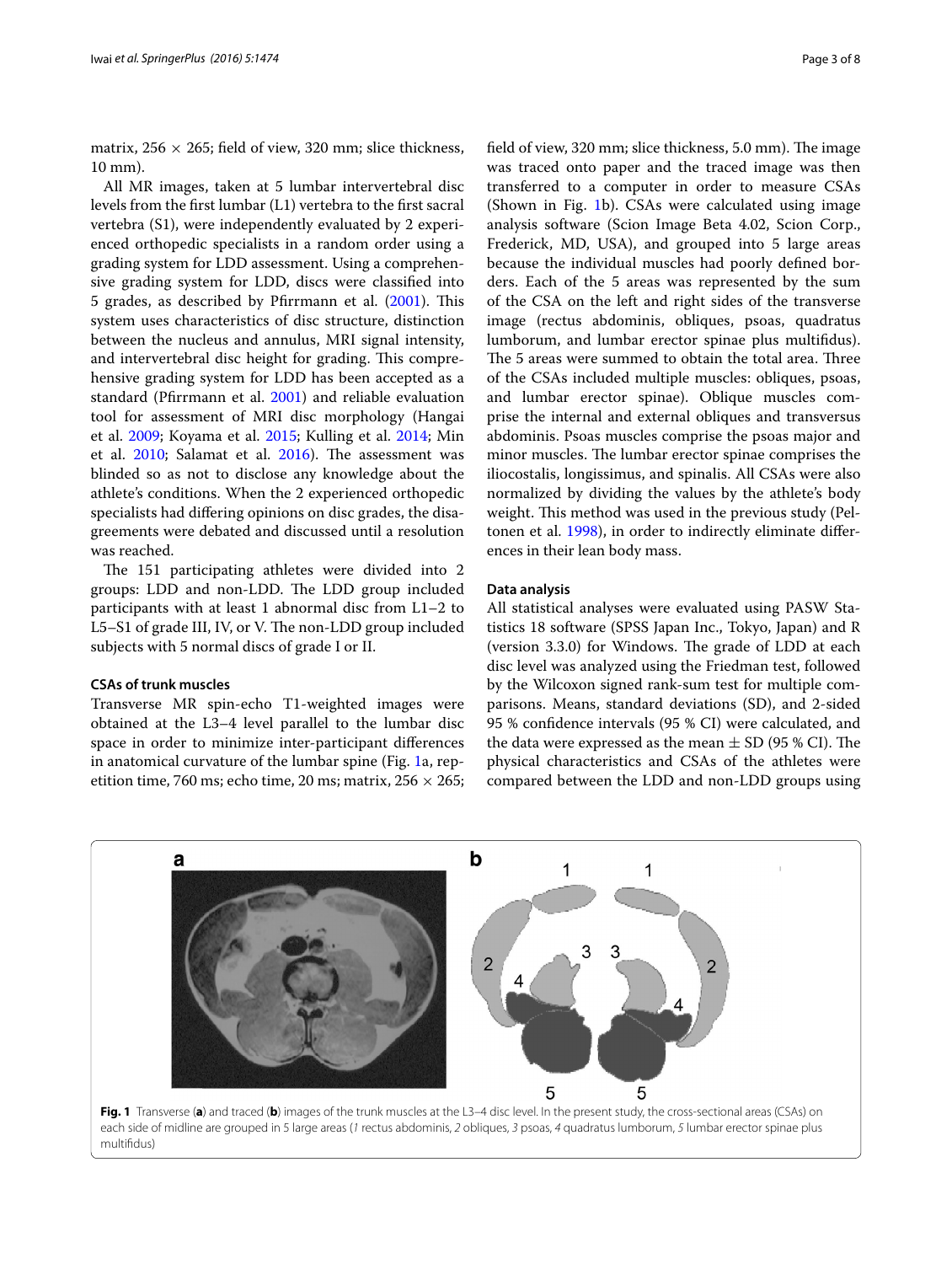an unpaired Student's *t* test. Moreover, a paired *t* test was employed for comparisons of CSAs between the left and right sides as an asymmetrical difference. The estimation was based on an effect size of 0.5, alpha level of 0.05, and a power  $(1 - \beta)$  of 0.80. Statistical analysis was performed by G\*power (Faul et al. [2007\)](#page-7-28). The level of statistical significance was adjusted based on *p* < 0.05.

## **Results**

We assigned the athletes either to the LDD group  $(n = 69)$  or to the non-LDD group  $(n = 82)$  in Table [1](#page-3-0). The prevalence of one or more LDD in combat sports athletes was 45.7 % (69/151). The physical characteristics of the combat sports athletes with and without LDD are presented in Table [1.](#page-3-0) Age, height, body weight, and BMI of the LDD group were significantly higher than those of the non-LDD group ( $p = 0.017$ ,  $p = 0.001$ ,  $p < 0.001$ ,  $p < 0.001$ , respectively). Table [2](#page-3-1) shows the number of graded discs at each LDD disc level in the athletes. The LDD grade was significantly different at the 5 lumbar disc levels (*p* < 0.001, Friedman test). The LDD grade at the L4–5 disc level was significantly higher than that at the L1–2, L2–3, and L3–4 disc levels ( $p < 0.001$  for all, Wilcoxon signed rank-sum tests). The LDD grade at the L5–S1 disc level was also significantly higher than that at the L1–2, L2–3, and L3–4 disc levels ( $p < 0.001$  for all). Thus, the LDD grade in the lower 2 lumbar discs was significantly greater than that in the other discs. On the whole, 89 (11.8 %) of 755 discs showed LDD at all lumbar intervertebral disc levels.

The absolute CSAs of trunk muscles are available in the LDD and non-LDD groups in Table [3.](#page-4-0) The absolute CSAs of trunk muscles in the LDD group were significantly larger than those in the non-LDD group (obliques,  $p = 0.014$  and total area,  $p = 0.001$ ).

Table [4](#page-4-1) lists relative CSAs of trunk muscles to their body weight in the LDD and non-LDD groups. The relative CSAs of trunk muscles in the LDD group were significantly smaller than those in the non-LDD group (rectus abdominis,  $p = 0.011$ ; obliques,  $p = 0.024$ ; quadratus lumborum,  $p = 0.006$ ; lumbar erector spinae plus multifidus,

<span id="page-3-1"></span>**Table 2 The number of graded discs at each lumbar disc level**

|            | Grade I    | Grade II | Grade III | <b>Grade IV</b> | <b>Grade V</b> |
|------------|------------|----------|-----------|-----------------|----------------|
| $L1-2$     | 139 (92.1) | 12 (7.9) |           |                 |                |
| $L2 - 3$   | 140 (92.7) | 3(2.0)   | 7(4.6)    |                 | 1(0.7)         |
| $L3-4$     | 130 (86.0) | 9(6.0)   | 9(6.0)    | 3(2.0)          |                |
| $L4 - 5*$  | 99 (65.6)  | 16(10.6) | 25(16.6)  | 11(7.3)         |                |
| $L5 - S1*$ | 111(73.5)  | 7(4.6)   | 15(9.9)   | 17(11.3)        | 1(0.7)         |
|            |            |          |           |                 |                |

\* Significantly higher grades of lumbar intervertebral disc degeneration compared to that at L1–2, L2–3, and L3–4 disc levels (*p* < 0.001 for all). A total of 755 lumbar intervertebral discs in 151 combat sports athletes were classified into 5 grades (Grade I–V), based on Pfirrmann's classification (Pfirrmann et al. [2001](#page-7-6)). This system uses characteristics of a disc structure, a distinction between the nucleus and annulus, MRI signal intensity, and intervertebral disc height for grading. Grade I and II denote normal. Grade III–V reflects that degeneration exists in the disc. The percentages of each grade at the disc levels are given in parentheses

 $p = 0.002$ ; and total area,  $p = 0.001$ ). Totally, the LDD group had smaller relative trunk muscle CSAs than the non-LDD group. Our assessment of measurement repeatability was confirmed as a reliable agreement between two measurements for all of the CSAs (ICC 0.84–0.92).

Table [5](#page-5-0) indicates asymmetries of trunk muscle CSAs in the LDD and non-LDD groups. Significantly asymmetrical CSAs between the left and right sides were observed only in the LDD group (obliques:  $p = 0.040$ ; quadratus lumborum:  $p < 0.001$ ; and total area:  $p = 0.007$ ). In addition, CSAs of trunk muscles on both sides in the LDD group were significantly smaller than those in the non-LDD group (rectus abdominis: left, *p* = 0.031, right,  $p = 0.011$ ; obliques: right,  $p = 0.022$ ; quadratus lumborum: right,  $p = 0.043$ ; lumbar erector spinae plus multifidus: left,  $p = 0.002$ , right,  $p = 0.006$ ; and total area: left,  $p = 0.005$ , right,  $p = 0.001$ ).

# **Discussion**

The present study demonstrated that combat sports athletes with LDD in at least 1 disc from L1–2 to L5–S1 levels had a significant asymmetry of CSAs between the left and right sides in obliques, quadratus lumborum,

<span id="page-3-0"></span>

|  |  |  |  | Table 1 Physical characteristics of LDD and non-LDD groups |  |  |  |  |  |  |
|--|--|--|--|------------------------------------------------------------|--|--|--|--|--|--|
|--|--|--|--|------------------------------------------------------------|--|--|--|--|--|--|

|                                  | LDD (69 athletes)               | Non-LDD (82 athletes)           | p value |
|----------------------------------|---------------------------------|---------------------------------|---------|
| Age (years)                      | $19.8 \pm 1.1 (19.6 - 20.1)$    | $19.4 \pm 1.1 (19.1 - 19.6)$    | 0.017   |
| Height (cm)                      | $173.5 \pm 6.1 (172.1 - 175.0)$ | $169.9 \pm 6.5 (168.5 - 171.3)$ | 0.001   |
| Body weight (kg)                 | $83.2 \pm 14.8$ (79.7-86.8)     | $73.0 \pm 11.4 (70.4 - 75.5)$   | < 0.001 |
| BMI ( $\text{kg/m}^2$ )          | $27.6 \pm 4.1 (26.6 - 28.5)$    | $25.2 \pm 2.7 (24.6 - 25.8)$    | < 0.001 |
| Combat sports experience (years) | $9.1 \pm 4.1 (8.1 - 10.1)$      | $8.4 \pm 4.0$ (7.5-9.3)         | 0.298   |
|                                  |                                 |                                 |         |

Data are presented as mean  $\pm$  SD (95 % CI)

Combat sports experience: years of combat sports experience

*LDD* lumbar intervertebral disc degeneration, *BMI* body mass index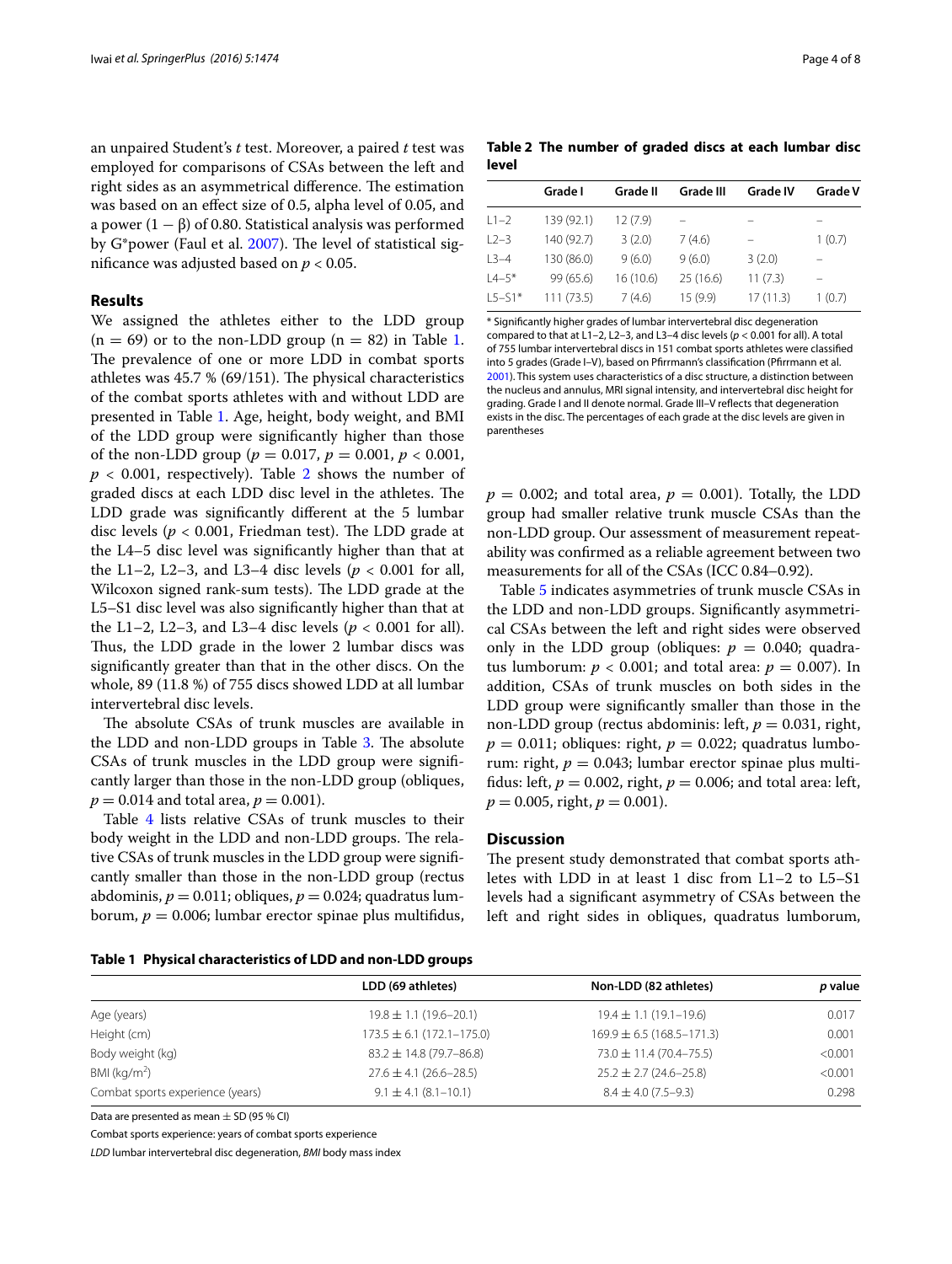<span id="page-4-0"></span>

| Table 3 Absolute cross-sectional areas (CSAs) of trunk muscles in athletes with and without LDD |  |
|-------------------------------------------------------------------------------------------------|--|
|                                                                                                 |  |

| CSAs of trunk muscles (mm <sup>2</sup> ) | LDD (69 athletes)              | Non-LDD (82 athletes)          | p value |
|------------------------------------------|--------------------------------|--------------------------------|---------|
| Rectus abdominis                         | $19.6 \pm 4.1 (18.6 - 20.6)$   | $19.1 \pm 4.1 (18.2 - 20.0)$   | 0.448   |
| Obliques                                 | $72.3 \pm 13.4 (69.1 - 75.5)$  | $67.8 \pm 8.6$ (65.9–69.7)     | 0.014   |
| Psoas                                    | $30.0 \pm 5.8$ (28.6-31.4)     | $28.2 \pm 6.1 (26.9 - 29.6)$   | 0.082   |
| Quadratus lumborum                       | $20.2 \pm 4.0$ (19.2-21.1)     | $19.4 \pm 4.1 (18.5 - 20.3)$   | 0.224   |
| Erector spinae plus multifidus           | $62.0 \pm 8.8$ (59.9-64.2)     | $59.6 \pm 8.7 (57.7 - 61.5)$   | 0.094   |
| Total area                               | $204.1 \pm 23.9$ (198.3-209.8) | $194.1 \pm 22.6$ (189.2-199.1) | 0.010   |

Data are presented as mean  $\pm$  SD (95 % CI)

*LDD* lumbar intervertebral disc degeneration

<span id="page-4-1"></span>

| Table 4 Relative cross-sectional areas (CSAs) of trunk muscles in athletes with and without LDD |  |  |
|-------------------------------------------------------------------------------------------------|--|--|
|-------------------------------------------------------------------------------------------------|--|--|

| CSAs of trunk muscles (mm <sup>2</sup> kg <sup>-1</sup> ) | LDD (69 athletes)                | Non-LDD (82 athletes)          | p value |
|-----------------------------------------------------------|----------------------------------|--------------------------------|---------|
| Rectus abdominis                                          | $24.1 \pm 5.8$ (22.7–25.5)       | $26.6 \pm 5.8$ (25.3–27.8)     | 0.011   |
| Obliques                                                  | $88.6 \pm 16.4 (84.6 - 92.5)$    | $94.3 \pm 14.3 (91.1 - 97.4)$  | 0.024   |
| Psoas                                                     | $36.8 \pm 8.4 (34.8 - 38.8)$     | $39.2 \pm 8.2$ (37.4-41.0)     | 0.086   |
| Ouadratus lumborum                                        | $24.5 \pm 4.7$ (23.4-25.7)       | $26.7 \pm 4.7 (25.6 - 27.7)$   | 0.006   |
| Erector spinae plus multifidus                            | $76.0 \pm 13.4 (72.8 - 79.3)$    | $82.6 \pm 11.6 (80.0 - 85.1)$  | 0.002   |
| Total area                                                | $250.1 \pm 38.1 (240.9 - 259.2)$ | $269.2 \pm 32.0$ (262.2-276.3) | 0.001   |

Data are presented as mean  $\pm$  SD (95 % CI). All relative CSAs are normalized by their body weight

*LDD* lumbar intervertebral disc degeneration

and total area of trunk muscles. Also, athletes with LDD exhibited significant smaller relative CSAs to their body weight in the rectus abdominis, obliques, quadratus lumborum, and lumbar erector spinae plus multifidus at the L3–4 disc level parallel to the lumbar disc space, compared to those without LDD. This is the first study to have obviously shown more asymmetrical and relatively smaller trunk muscle CSAs in combat sports athletes with LDD compared to those without LDD.

Previous studies reported the association between the asymmetry of trunk muscles and lumbosacral radiculopathy. A study by Kulig et al. ([2009\)](#page-7-25) showed that persons who were scheduled for surgery of lumbar microdiscetomy exhibited asymmetrical CSAs of the lumbar multifidus. Hyun et al. ([2007\)](#page-7-24) reported that asymmetry of the multifidus CSA may reflect the denervation caused by unilateral lumbosacral radiculopathy. Similarly, decreased paraspinal muscle density was associated with spinal degeneration features at the same disc level (Kalichman et al. [2010\)](#page-7-29). In an animal study, CSA of the multifidus rapidly decreased after a lumbar intervertebral disc lesion was induced experimentally. From a comprehensive standpoint, asymmetry of the muscle is observed at the location below the level of the injured disc. This phenomenon will be associated with the anatomy of the multifidus, which is innervated unisegmentally by the medial branch of the dorsal ramus. Although this study evaluated CSAs of trunk muscles only at the L3–4 disc level,

multiple level evaluations can make our results more apparent. In particular, CSAs at levels below the discs with LDD may be useful to detect asymmetry of the multifidus at corresponding levels. However, we could not separate the lumbar erector spinae and multifidus into the component muscles, because these muscles did not always have clearly defined borderlines on the low filed MR device (0.3 T). Thus, a major limitation of the present study was that asymmetry of the multifidus alone could not be analyzed separately. It would be interesting to know whether the athletes with LDD have asymmetrical and relatively smaller CSAs of the multifidus compared to those without LDD. Since Table [5](#page-5-0) shows a significantly smaller relative CSA of the lumbar erector spinae plus multifidus of the LDD group than that of the non-LDD group, we can consider that the LDD group does show significantly smaller relative CSAs of the multifidus than those in the non-LDD group.

Many previous studies have not completely analyzed trunk muscles with LDD (Gray et al. [2016](#page-7-30); Hides et al. [2008a](#page-7-31), [b,](#page-7-32) [2010a,](#page-7-33) [b](#page-7-34); Hides and Stanton [2012](#page-7-35); Sitilertpisan et al. [2012](#page-7-36)). Few studies of athletes have entirely examined the relationship between LDD and CSAs of trunk muscles. It is very important to assess not only the multifidus but also the other trunk muscles for appropriate monitoring of their training and physical conditions in athletes so as to prevent the incidence of LDD and LBP. Among athletes without LBP, the asymmetry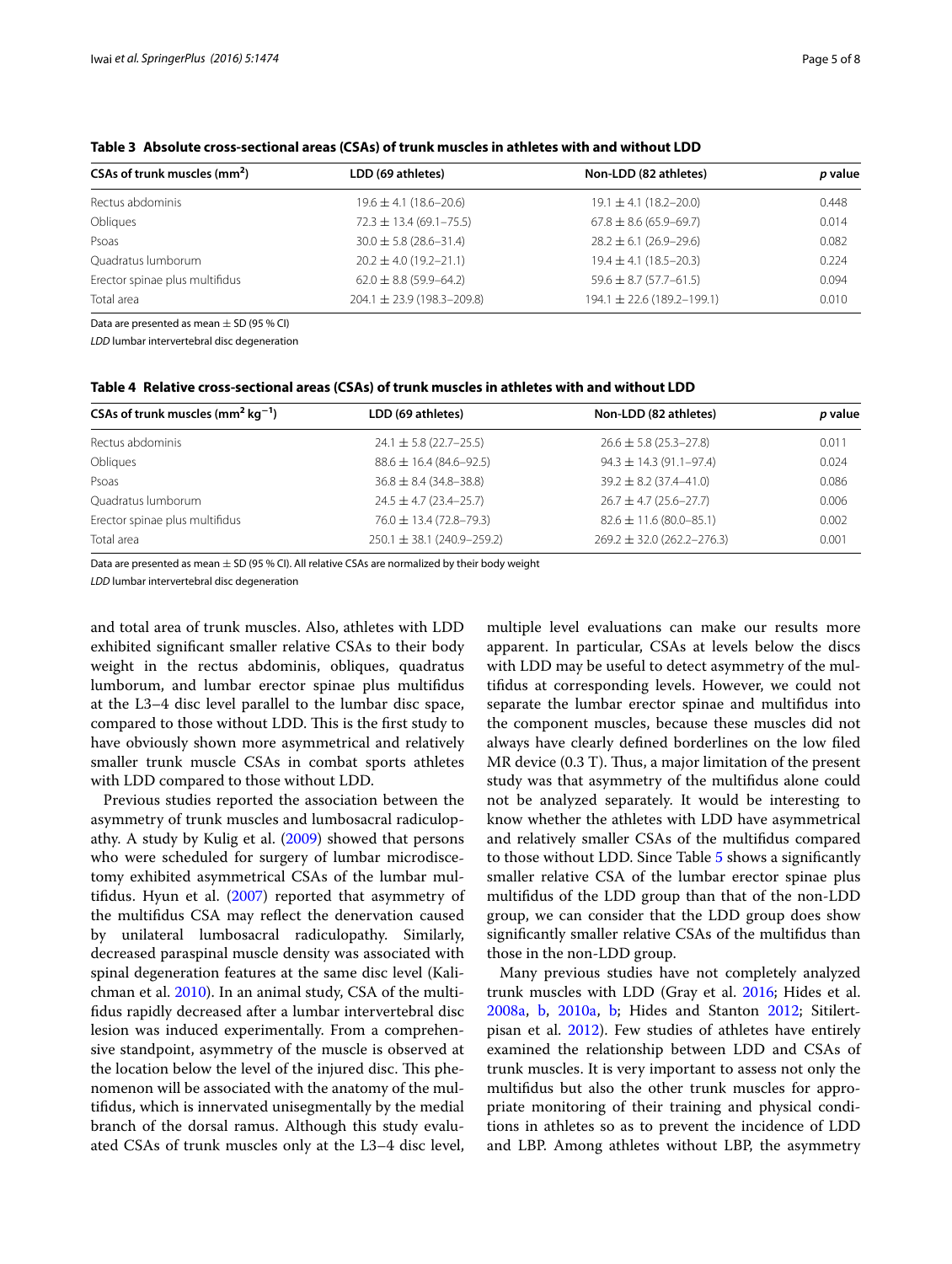| CSAs of trunk muscles (mm <sup>2</sup> kg <sup>-1</sup> ) | LDD (69 athletes)                | Non-LDD (82 athletes)            | p value |
|-----------------------------------------------------------|----------------------------------|----------------------------------|---------|
| Rectus abdominis                                          |                                  |                                  |         |
| Left                                                      | $12.3 \pm 3.1 (11.5 - 13.0)$     | $13.3 \pm 2.9$ (12.7-14.0)       | 0.031   |
| Right                                                     | $11.8 \pm 3.1 (11.8 - 12.6)$     | $13.2 \pm 3.1 (12.5 - 13.8)$     | 0.011   |
| $p$ value                                                 | 0.084                            | 0.457                            |         |
| Obliques                                                  |                                  |                                  |         |
| Left                                                      | $44.7 \pm 8.7$ (42.6-46.8)       | $47.3 \pm 7.5 (45.7 - 48.9)$     | 0.053   |
| Right                                                     | $43.8 \pm 8.1 (41.8 - 45.7)$     | $46.7 \pm 7.3 (45.1 - 48.3)$     | 0.022   |
| $p$ value                                                 | 0.040                            | 0.224                            |         |
| Psoas                                                     |                                  |                                  |         |
| Left                                                      | $18.3 \pm 4.4$ (17.3-19.4)       | $19.4 \pm 4.4$ (18.4-20.3)       | 0.155   |
| Right                                                     | $18.5 \pm 4.1 (17.5 - 19.5)$     | $19.7 \pm 4.0$ (18.8-20.6)       | 0.073   |
| $p$ value                                                 | 0.542                            | 0.284                            |         |
| Quadratus lumborum                                        |                                  |                                  |         |
| Left                                                      | $23.3 \pm 17.7$ (19.1-27.6)      | $28.3 \pm 19.3$ (24.0-32.5)      | 0.105   |
| Right                                                     | $21.8 \pm 17.2$ (17.7-25.9)      | $27.9 \pm 19.0$ (23.7-32.1)      | 0.043   |
| $p$ value                                                 | < 0.001                          | 0.359                            |         |
| Erector spinae plus multifidus                            |                                  |                                  |         |
| Left                                                      | $37.9 \pm 6.5 (36.4 - 39.5)$     | $41.0 \pm 5.7$ (39.8-42.3)       | 0.002   |
| Right                                                     | $38.1 \pm 7.2$ (36.3-39.8)       | $41.0 \pm 6.0$ (39.7-42.4)       | 0.006   |
| $p$ value                                                 | 0.647                            | 0.959                            |         |
| Total area                                                |                                  |                                  |         |
| Left                                                      | $125.9 \pm 19.4 (121.2 - 130.5)$ | $134.2 \pm 16.1 (130.6 - 137.7)$ | 0.005   |
| Right                                                     | $124.0 \pm 19.1 (119.5 - 128.6)$ | $133.7 \pm 15.6$ (130.3-137.1)   | 0.001   |
| $p$ value                                                 | 0.007                            | 0.582                            |         |

<span id="page-5-0"></span>**Table 5 Asymmetry of cross-sectional areas (CSAs) of trunk muscles in athletes with and without LDD**

Data are presented as mean  $\pm$  SD (95 % CI). All relative CSAs are normalized by their body weight

*LDD* lumbar intervertebral disc degeneration

and different sizes of the trunk muscles were associated with sports-specific movements and performance levels (Hides et al. [2010a,](#page-7-33) [b;](#page-7-34) Hides and Stanton [2012;](#page-7-35) Iwai et al. [2008;](#page-7-16) Kubo et al. [2007](#page-7-18); Ranson et al. [2008\)](#page-7-17). Ranson et al. [\(2008](#page-7-17)) showed that fast bowlers in cricket had the highest asymmetry in quadrates lumborum among the lumbar muscles. They reported that fast bowlers use side flexors of the lumbar spine for frontal plane segmental stabilization to attain a position of extreme side flexion on the non-bowling arm side during the front foot contact phase. The bowling arm side quadratus lumborum is likely acting strongly to eccentrically control the nonbowling arm side and isometrically control the bowling arm side. Hence, fast bowlers show significantly larger CSAs of quadratus lumborum on the bowling arm side at multiple lumbar spine levels. Likewise, elite football players demonstrated asymmetry of trunk muscles between the side of the kicking leg and the contralateral side (Hides et al. [2010a](#page-7-33), [b](#page-7-34)). For example, the CSA of psoas was significantly greater on the kicking leg side. The asymmetry of psoas in the football players was most likely related to its function as a primary hip flexor. Here, in the combat sports athletes without LDD, no asymmetrical CSA of trunk muscles was observed between the left and right sides (shown in Table [5](#page-5-0)). Sward et al. ([1990\)](#page-7-37) determined symmetrical trunk muscle strength using electromyography in wrestlers. It is highly possible that combat sports athletes without LDD have symmetrical trunk muscle CSAs because they flex and rotate their trunk region equally in all directions during practice and matches. However, in this study, it is not completely clear why asymmetry of the muscles was observed only in the LDD group or why CSAs of trunk muscles in the LDD group were relatively smaller than those in the non-LDD group. Further studies may be able to discover the factors responsible for asymmetrical and relatively smaller trunk muscle CSAs in the general population and athletes with LDD.

Previous research on CSAs of trunk muscles has been conducted from various viewpoints, and one of the most studied research topics is LBP (Barker et al. [2004](#page-7-22); Danneels et al. [2000](#page-7-21); Demoulin et al. [2007;](#page-7-19) Keller et al. [2004\)](#page-7-20). Patients with LBP seemed to exhibit asymmetrical CSAs of trunk muscles (Clark et al. [2009](#page-7-2); Hyun et al.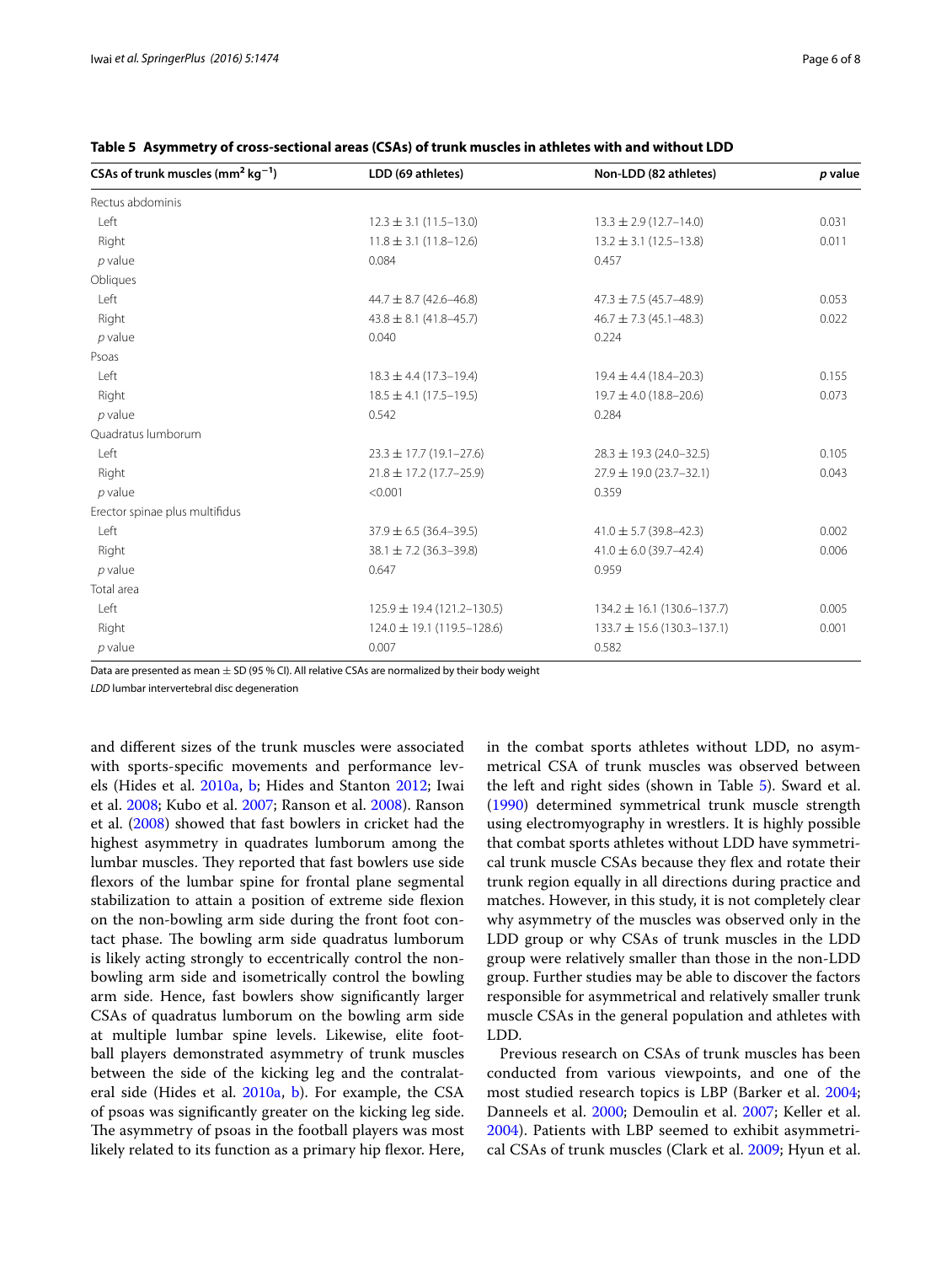[2007;](#page-7-24) Kulig et al. [2009](#page-7-25)). Furthermore, LBP patients have been reported to demonstrate significantly smaller trunk muscle CSA than healthy control people. Studies among athletes indicated a similar tendency—athletes with LBP had asymmetrical and smaller CSAs of trunk muscles (Hides et al. [2008a,](#page-7-31) [b,](#page-7-32) [2010a,](#page-7-33) [b\)](#page-7-34). However, we did not investigate the prevalence of LBP in combat sports athletes. Further studies are needed in order to identify the relationship between CSAs of the trunk muscles and LBP in combat sports athletes. To our knowledge, no previous research has compared CSAs of trunk muscles in athletes with LDD. Therefore, implementing medical check-ups including assessments of CSAs of lumbar muscles using MRI would be beneficial for elite athletes at least.

The high prevalence of LDD has been reported by previous studies in various sports (Bono [2004](#page-7-1); Hangai et al. [2009](#page-7-11); Koyama et al. [2013](#page-7-13); Kulling et al. [2014](#page-7-8); Min et al. [2010](#page-7-9); Ong et al. [2003](#page-7-14)). Hangai et al. ([2009\)](#page-7-11) showed that 59.7 % of baseball players, 57.5 % of swimmers, 42.9 % of basketball players, 39.2 % of kendo competitors, 36.2 % of soccer players, and 25.6 % of runners had LDD in at least 1 disc level between L1–2 and L5–S1. In the present study, 45.7 % of the collegiate combat sports athletes (69 athletes) had LDD at one or more lumbar disc levels. Several factors contributing to LDD have been reported, such as aging, body weight, sports activities, and genetic inheritance in human beings (Ala-Kokko [2002](#page-6-0); Battie et al. [2004;](#page-7-0) Bono [2004;](#page-7-1) Elfering et al. [2002](#page-7-3); Liuke et al. [2005](#page-7-4); Min et al. [2009](#page-7-38); Parkkola and Kormano [1992](#page-7-5)). The present study found some similar factors—the LDD group was significantly older, taller, and heavier than the non-LDD group (Table [1](#page-3-0)). Older, taller, and heavier athletes need to be particularly careful in preventing LDD. Furthermore, the lower 2 lumbar discs were significantly more degenerative than the other lumbar discs in this study. Previous studies also indicated a similar trend (Bono [2004](#page-7-1); Ong et al. [2003](#page-7-14)). A high prevalence of LDD at the 2 lower lumbar discs was also observed in a wide variety of sports athletes (Bono [2004;](#page-7-1) Hangai et al. [2009](#page-7-11); Kaneoka et al. [2007](#page-7-39)). It was most common at the L5–S1 level and showed the most degenerative changes in a pilot study of Olympic athletes (Ong et al. [2003](#page-7-14)). LDD among athletes seems to be affected by the intensity of the sport. Of course, the lower 2 lumbar discs are structurally influenced by large loads applied to them and provided overall body support and movement in various directions. The bodies of combat sports athletes are overloaded, especially in the lumbar region, because of repeated throwing and lifting of opponents in their practice and matches.

There are three major limitations in this study. First, all relative CSAs were normalized by dividing the values by the athlete's body weight. The method was used in the

previous study (Peltonen et al. [1998](#page-7-27)), but the lean body mass should be used to eliminate the effect of fat mass. Second, MR imaging in this study was performed with weak magnetic field (0.3 T). MR devices with strong magnetic field provide detailed information and we can assess individual trunk muscles with clear borders. For example, it was reported that the CSAs of multifidus muscle were captured alone with a high resonance MRI device (Hides et al. [2008a](#page-7-31), [b;](#page-7-32) Hyun et al. [2007](#page-7-24); Kalichman et al. [2010](#page-7-29); Kulig et al. [2009\)](#page-7-25). Lastly, only CSAs of trunk muscles at the L3–4 level were examined in this study. Multiple lumbar vertebral levels of CSAs should be examined in order to capture and estimate their more muscle volume.

# **Conclusion**

The present study suggests that the prevalence of LDD is associated with asymmetrical and smaller relative CSAs of the trunk muscles in collegiate male combat sports athletes. In addition, our study indicates a high prevalence (45.7 %) of LDD among combat sports athletes.

#### **Authors' contributions**

KI, KK, TO, and KN designed the present study. Also, KI, KK, TO, RT, and KN wrote the manuscript. SM, YY, and KH contributed the collection of the experimental data. All authors read and approved the final manuscript.

#### **Author details**

<sup>1</sup> School of Kinesiology, Western University, 1151 Richmond Street, London, ON N6A 3K7, Canada. <sup>2</sup> Hiroshima Maritime College, National Institute of Technology, 4272-1 Higashino Osakikamijima-cho, Toyota-gun, Hiroshima 725-0231, Japan. <sup>3</sup> Department of Judotherapy, Tokyo Ariake University of Medical and Health Science, 2-9-1 Ariake, Koto-ku, Tokyo 135-0063, Japan. <sup>4</sup> Faculty of Sport Science, Nippon Sport Science University, 7-1-1 Fukasawa, Setagaya-ku, Tokyo 158-8508, Japan.<sup>5</sup> Graduate School of Health and Sport Science, Nippon Sport Science University, 7-1-1 Fukasawa, Setagaya-ku, Tokyo 158-8508, Japan. <sup>6</sup> Sports Methodology (Wrestling), Nippon Sport Science University, 1221-1, Kamoshida-cho, Aoba-ku, Yokohama, Kanagawa 227-0033, Japan.<sup>7</sup> Sports Methodology (Judo), Nippon Sport Science University, 7-1-1 Fukasawa, Setagaya-ku, Tokyo 158-8508, Japan.

#### **Acknowledgements**

The authors would like to thank all of the participants in this study. The contribution of Dr. Tomonori Kaneko, Joseph Monzone, and Jessica Ventimiglia in the Western University to assist this study is acknowledged.

#### **Competing interests**

The authors declare that they have no competing interests.

Received: 3 May 2016 Accepted: 24 August 2016 Published online: 01 September 2016

#### **References**

- <span id="page-6-0"></span>Ala-Kokko L (2002) Genetic risk factors for lumbar disc disease. Ann Med 34:42–47
- <span id="page-6-2"></span>Altinkaya N, Cekinmez M (2016) Lumbar multifidus muscle changes in unilateral lumbar disc herniation using magnetic resonance imaging. Skelet Radiol 45:73–77. doi:[10.1007/s00256-015-2252-z](http://dx.doi.org/10.1007/s00256-015-2252-z)
- <span id="page-6-1"></span>Baranto A, Hellstrom M, Cederlund CG et al (2009) Back pain and MRI changes in the thoraco-lumbar spine of top athletes in four different sports: a 15-year follow-up study. Knee Surg Sports Traumatol Arthrosc 17:1125–1134. doi[:10.1007/s00167-009-0767-3](http://dx.doi.org/10.1007/s00167-009-0767-3)